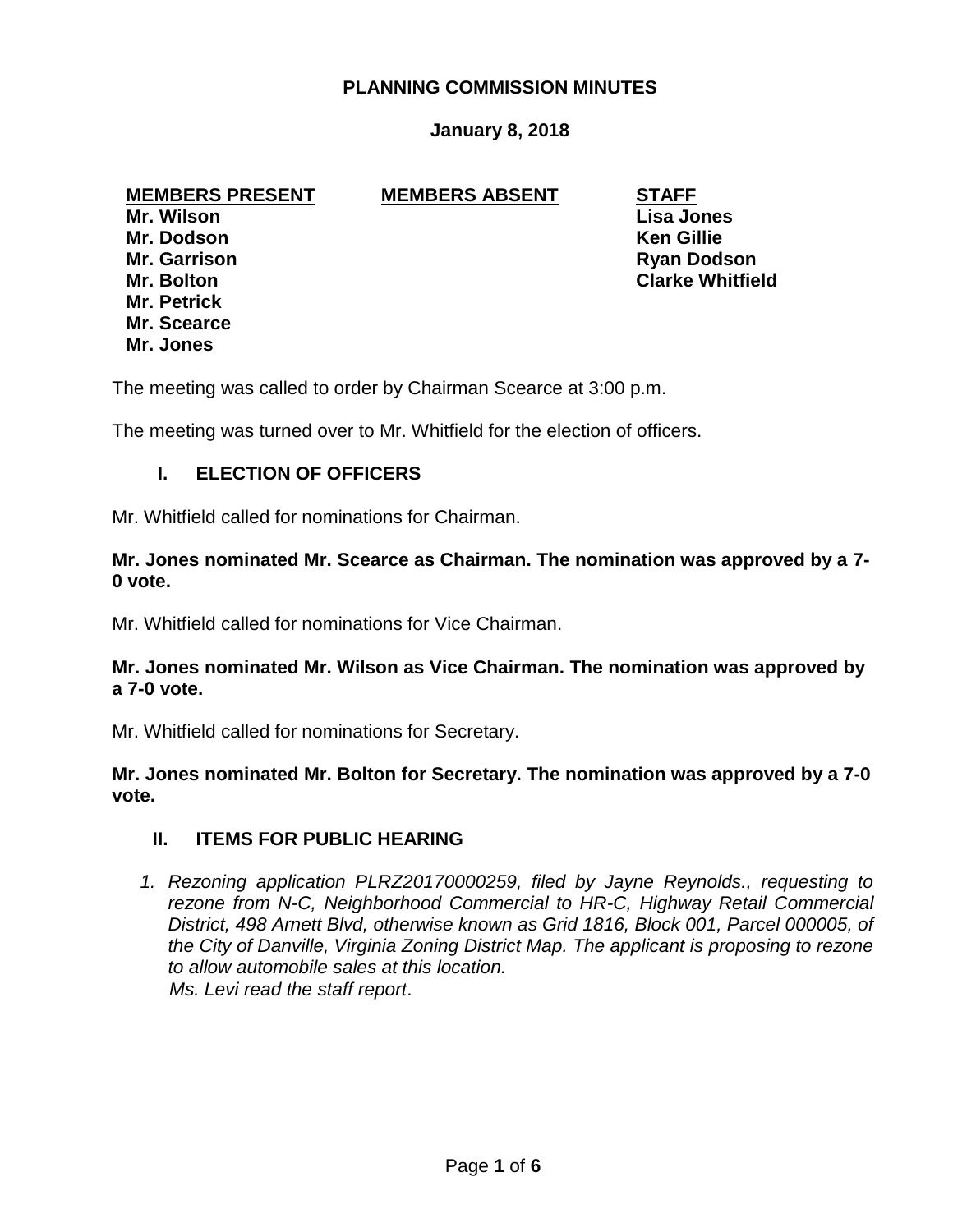Ms. Hairston stated I reside at 145 Wendell Scott Drive and I oppose the petition. My choice to oppose the petition really is because I live there in that residential area and it is such a busy place and it really is. I did know that the Womack's owned the property across from my home and that was my concern. I really thought it was just too much traffic already that we needed that type of business in that area. Wendell Scott Drive both sides from Arnett to 3<sup>rd</sup> Avenue and from Arnett to Piney Forest it's really like a cross over for a lot of business and a lot of traffic. So we have problems getting in and getting out of our yard. Even at the end of our road between 3<sup>rd</sup> Avenue and Arnett when you try to merge into the street its really busy because Arnett itself is busy and when the cars are coming down over that hill you just don't have that vision to see. My concern is safety first of all and secondly I just wanted to know about my property taxes. I had some questions about a week or so ago and they said it wouldn't effect that but still I just wanted to say and let everyone know even Mrs. Reynolds that I'm not being ugly about it or mean about. I live there with my family and it is a residential area with small group of single homes. This is a single dwelling homes there and the traffic is just too busy now and then with that some people say that it wouldn't matter because it's already zoned for that. What is going to happen is that she has the right to put the cars right across the street from my home and on her property. I understand that this is about business but seem that there could be another selection as to where to place the business I think so. I pray that I said it properly and in the right tone of voice because I'm not a hostile person. I'm just concerned about my wellbeing and my family.

Ms. White stated I am here on behalf of my mother Rosa Banks. We are located up a little bit further from Wendell Scott garage and I'm speaking on behalf of my mother and my sister. I was very much concerned where the car lot would be. I didn't think the lot on Arnett Blvd. would be big enough to accommodate a car lot. I didn't know there was a limit for whatever but anyway I'm very concerned about the traffic on our street which is very heavy. We can't get out of our driveways people come and they won't give you the courtesy and our concerns really the traffic. Is this going to create that kind of problem in our neighborhood which we already have? Mrs. Hairston quoted our concern to be also is increase in taxes on our property.

Ms. Reynolds stated I understand my neighbors concern. I have the same concern located at 498 Arnett. We have tried to get a stop light at this intersection for over 30 years. My property which is 498 Arnett was built in 1982 and at that time we were zoned Neighborhood Commercial. Since then all of the properties across the street from me that's touching on this residential area has been zoned Highway Commercial. Both of Donald Hardison's buildings as well as the lot up closer to my neighbors is already Highway Commercial. It was given that title back when my sister bought the property. My property is already Neighborhood Commercial and to do a car lot I am following regulations that are set by the motor vehicle dealer board. They say you have to have 10 parking spaces and I had no intentions of having 10 cars there but that is their regulations. The size of my building I have to have 20 parking spaces if 10 of them are going to be dedicated to a car lot. So Mr. Gillie and I looked at where else do I have property and I explained to him that within 66 feet we measured there is room for employee parking on the space that is on Wendell Scott Drive which is already Highway Commercial. So I'm just asking to get through this thirty years of mine being zoned for limited used by saying yes I can accommodate both things a car lot on my property on 498 Arnett Blvd. If there is any employee parking it can be across at the Wendell Scott address. I'm the only person in that office. Rhonda has retired so she doesn't have any use and I want to make use of my building.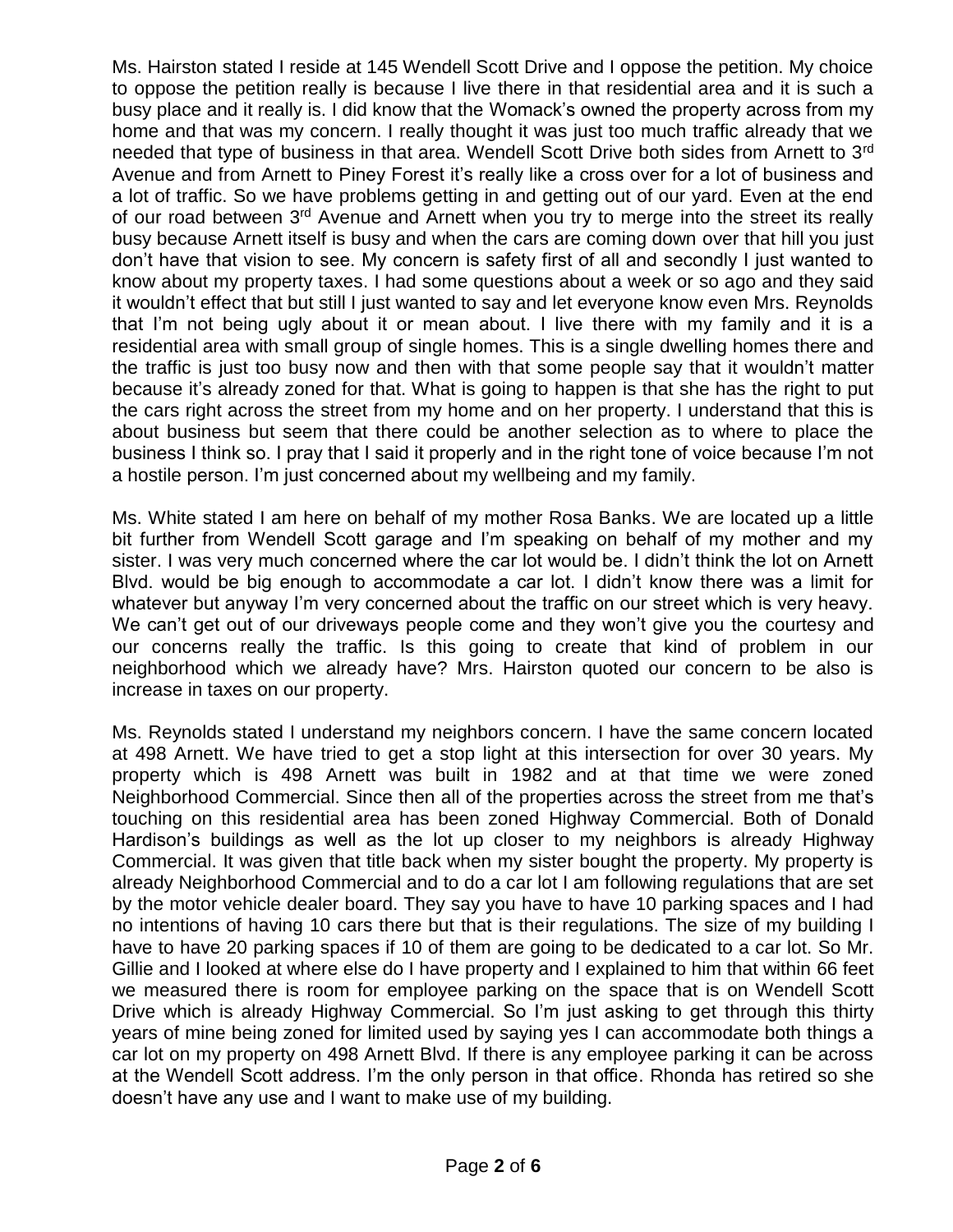Mr. Scearce stated so you're looking to just clarify the building on the corner lot and the two vacant lots and you are going to use those for employee parking.

Ms. Reynolds stated yes.

Mr. Scearce stated the car lot will be where?

Ms. Reynolds stated 498 Arnett.

Mr. Bolton stated where is the property located?

Mr. Gillie stated yes Womack R that is correct, that is the lot.

Ms. Walker stated I reside at 122 Wendell Scott Drive and I live with my mother she is 102 years old and thank God and bless her. She don't need no other noise and traffic on this street. We have enough already coming off Third Avenue and Arnett Blvd. I don't see no way do we need a car lot down there. We need some peace on this earth while we are here and we don't need any more disturbance or traffic. I wish that we could do something else better.

Ms. Hairston stated as I heard every one speak I'm concerned for safety and different reasons. I have a question and don't know if I have a right to ask. I want to ask Ms. Reynolds is there possibly if there is a vacant building where it has twice as much space as she desires right down the street. Is it possible would she consider perhaps purchasing that? It's right on Arnett Blvd. I do know that she owns what she owns but I do know at the same time I see that property there and it is a good location and it is accessible. That is what I wanted to ask.

Mr. Wilson stated I'm having a little difficulty visualizing the usage of this proposal. I see the corner lot there and apparently across the street there is a property that is going to be used for something. None of that is actually laid out very well in this proposal. There are no pictures that would give us of what we are actually approving. Like sitting right here now I am really not actually sure I've heard Hardison, Womack name and I'm not sure where those parking lots are actually going to go. So that lack of clarity not knowing the impact here make me reluctant to support this at this time. Till we kind of see something more to clarify this. Always concern when we have this number of neighbors step forward and say they are concern about things especially about traffic. Not opposed to it this idea and I certainly think Ms. Reynolds has made a good case given the zoning around it. I think for me if we make a decision yes at this point it would be impacting a lot of neighbors around. I'm a little concern if we can take this a little bit further into detail it would help the clarity. I do have a question for Ms. Reynolds have you had any kind of meeting with your neighbors to possibly work out some of these concerns that would be simple for all parties involved?

Ms. Reynolds stated since I have made the application and the letters went out now that is fault on our part but both of these two houses represented on that short stretch of Wendell Scott up to 3<sup>rd</sup> Avenue. My neighbors, their oppositions, I only heard about it today. I could have talked to them and make them understand what we are trying to do. Now on this property on Arnett Blvd. We are not destructing anything that if we had people coming in for tax season and they are parked to stay all day. I'm not obstructing or creating any more traffic than it is already at this intersection.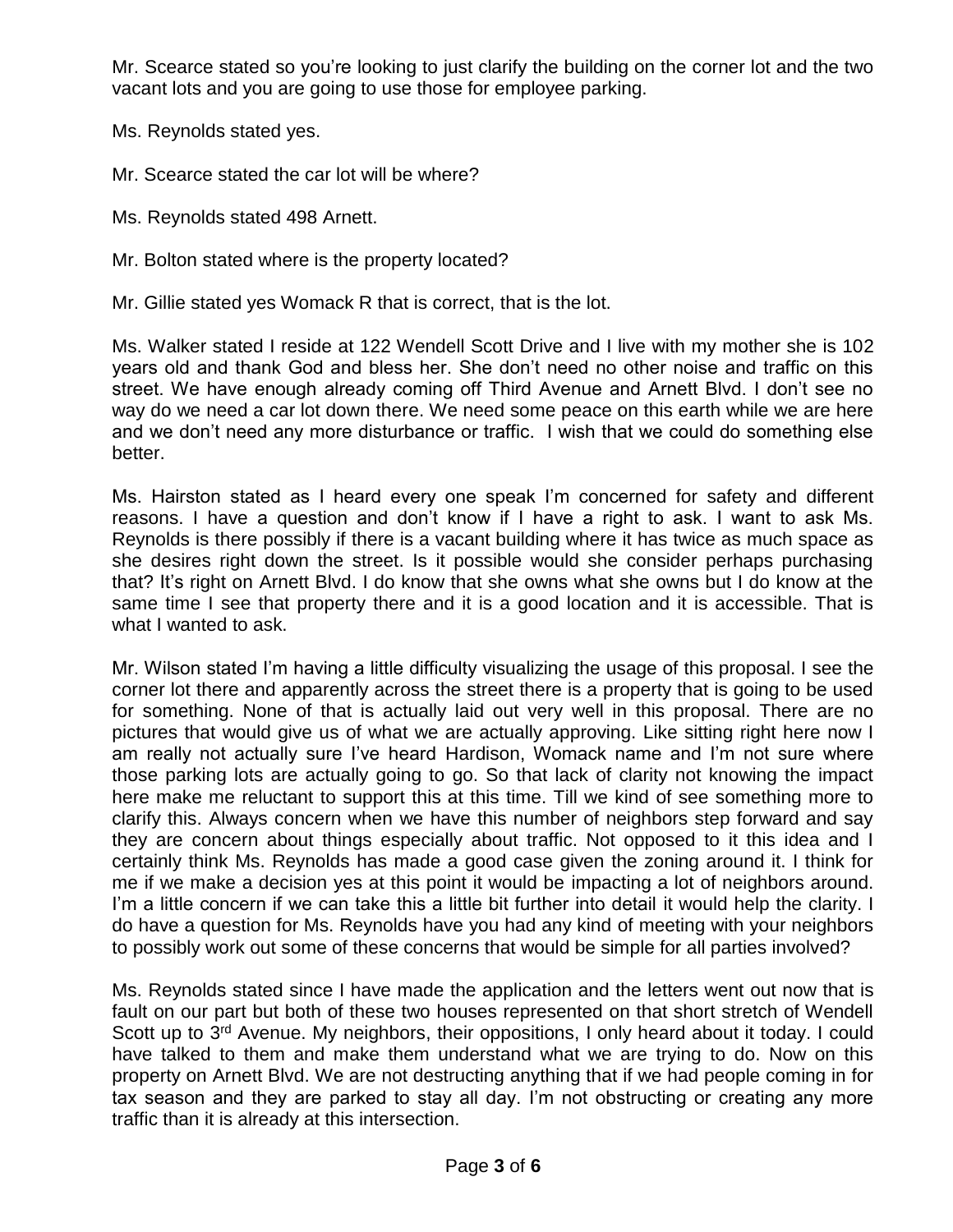Mr. Scearce stated if it's going to be a car lot how many cars are you planning on having?

Ms. Reynolds stated its going to be a car lot but the state laws say you have to have spaces for ten cars but you don't even have to have one car.

Mr. Scearce stated what is the purpose of having a car lot?

Ms. Reynolds stated my son has worked the post office in Nor Dan Shopping Center for 10 years and he has since closed that location. He has gone to work for Brockway and we were talking about him coming in to help me with my business and developing something else and that location to make use of our building as he comes to join me in my tax practice. So we wanted a couple of different things and Rhonda and her Nationwide Office traffic was there too but she has retired so I'm the only person in the building. I understand their frustration but I have it too. There are more cars that come up and turn around in my lot and go right back out. Hopefully if I have some cars they will stop doing that for fear of hitting them. Even wrecker trucks come through turn around on my lot and go back out. Across the street there is a heating and air condition place now that gentleman has tractor trailers coming in and I have had to ask them in the heat of the summer not to pull up on my lot to back into their narrow driveway because his big wheels are tearing up my pavement. So I do understand their frustration but this won't add anymore to the problems that Wendell Scott and Arnett that it always been. We have asked for a stop light there back in the 80's and the 90's the City has studied it a number of times but they have done nothing about it including last year. But having 3 cars on a lot and having someone come in and see if they wanted to buy a car will not change the traffic on Arnett Blvd. or Wendell Scott Drive. Right now my address is Arnett but you cannot enter my lot from Arnett and that is because of the traffic. So we have dealt with this problem for all of these years.

Mr. Petrick stated so what you are saying if we do put cars here they will have to go on to Wendell Scott Drive to get into your business.

Ms. Reynolds stated yes everybody has to do it. They have to come down Arnett Blvd. and turn onto Wendell Scott Drive to turn into our lot. We do not have an entrance from Arnett.

Mr. Scearce stated there is no entrance from that side.

Mr. Petrick stated do you intend to improve that vacant lot? Are you going to pave?

Ms. Reynolds stated yes we have to for my understanding for me to do this. I have to widen the driveway for commercial 30 feet and I have to pave. I'm meeting all the rules.

Mr. Bolton stated if she doesn't plan to sell cars on this other lot right?

Mr. Gillie stated the department of motor vehicles require the cars to be sold on a lot where the actually building office is located.

Mr. Bolton stated not to sell cars lot is strictly for employee parking?

Mr. Gillie stated that is correct.

Ms. Reynolds stated I went to the class last month to be a dealer and my intentions are only cars being sold at 498 Arnett Blvd. The rules for the motor vehicles dealer board say as long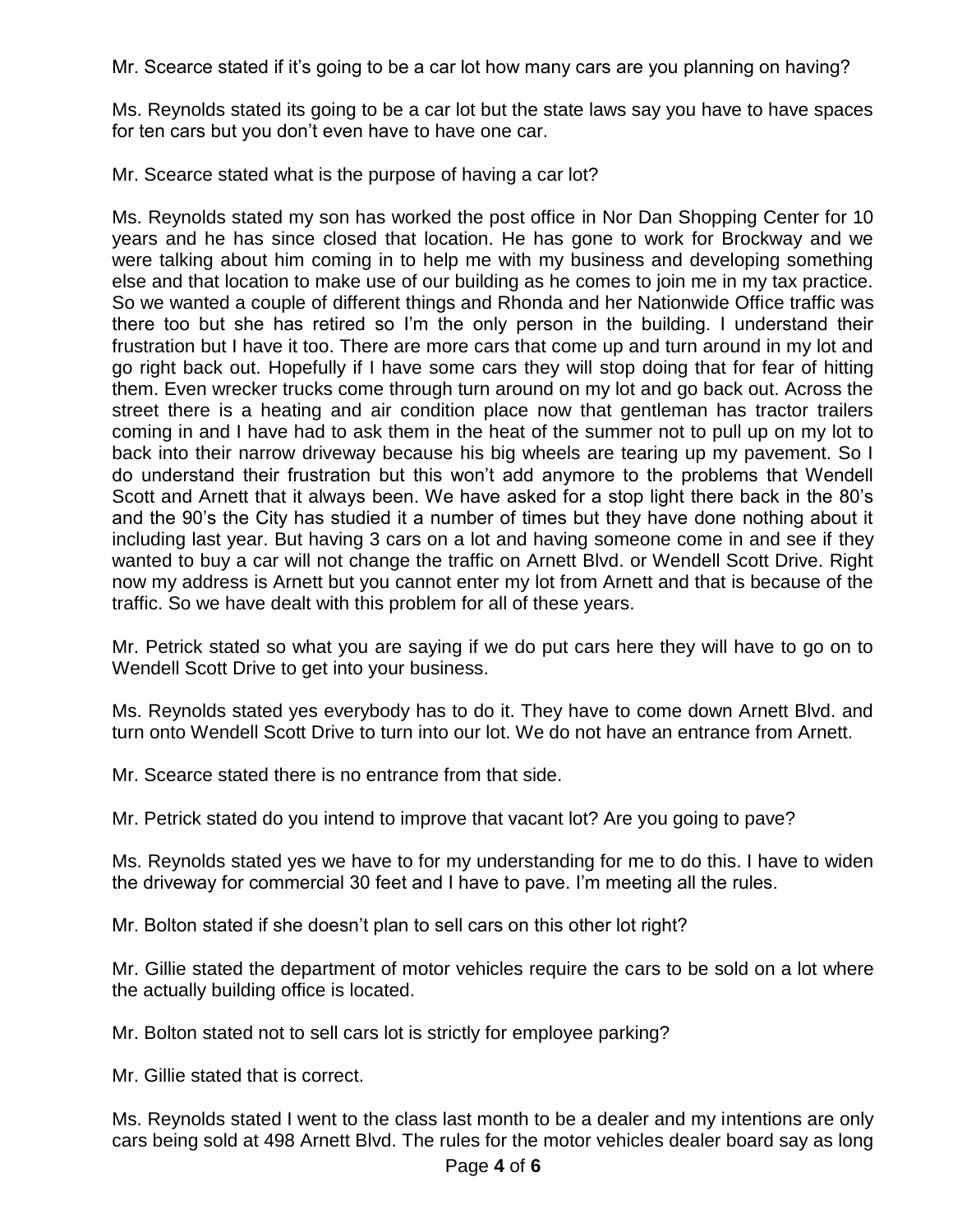as both properties are commercial I can put cars anywhere. I'm only adding that property up there so that I can meet the rules. 498 Arnett is where I intend the cars to be. I don't intend to have ten cars but the property that my neighbors are concerned about is already highway commercial.

Mr. Scearce stated so you are going to improve it.

Ms. Reynolds stated I'm going to improve it for parking spaces only.

Mr. Bolton stated I'm leaning towards tabling this for a month in hopes that you can get together with some of these people and better explain and understand both sides and possibly coming up a change of heart on either side here.

Ms. Reynolds stated I'm not sure that I will be able to do that. We have all talked and my neighbors have talked and their concern for the traffic is a concern for the entire neighborhood. The lot that is next to them is already Highway Commercial. I'm not putting a car lot up where next where they are. I'm only trying to get my lot that currently exist rezone. Something that was built in 1982 and all around me has been Highway Commercial except mine has never been rezone.

Mr. Scearce closed the public hearing.

#### **Mr. Jones made a motion to table this for a month. Mr. Petrick seconded the motion. The motion was approved by a 4-3 vote.**

*2. Request to amend Chapter 41 entitled "Zoning Ordinance" of the Code of the City of Danville, Virginia, 1986 as amended, more specifically Article 10: entitled "Signs", Section N entitled "Permitted signs in the CB-C Central Business Commercial District" and Section O entitled "Permitted Signs in the TW-C, Tobacco Warehouse Commercial District" to address the number and size of signs permitted per building.*

Mr. Gillie stated what we proposed to do is matching the central Business and the Tobacco Warehouse sign regulations. We had limitations on the numbers of signs that could go in the district. What we are now just saying wall signs should be permitted on each establishment based on the allowable square footage. It used to say a single sign or one sign per wall. Now we really don't have to limit those we are just going to say this is your square footage allowed.

Mr. Scearce stated so you can have one, two, three and four signs as long as it meets guidelines.

Mr. Gillie stated as long as it meets the square footage requirements.

Mr. Scearce stated and you are doing this basically with the multi-tenant buildings.

Mr. Gillie stated yes. We are having more multi-tenant buildings. This is similar to what we have at other areas of the Highway Retail and other areas. We give you the square footage. This came about from gentleman on Main Street. We have also had issues with Tobacco Warehouse District where we have tenants on the first floor and other tenants on the upper portion of the building. We feel this is more equitable to everybody. You have a straight